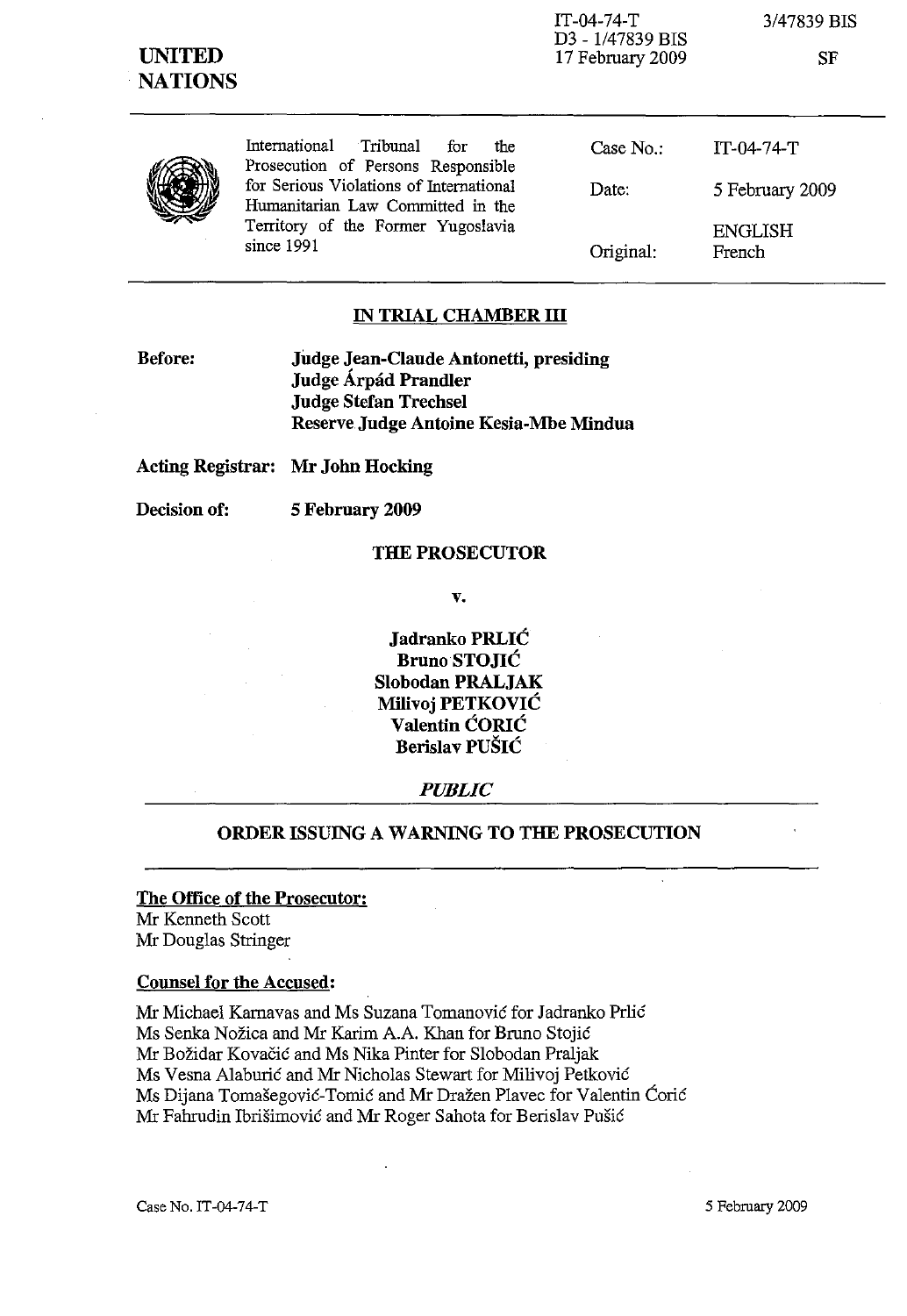**TRIAL CHAMBER III** ("Chamber") of the International Tribunal for the Prosecution of Persons Responsible for Serious Violations of International Humanitarian Law Committed in the Territory of the Former Yugoslavia since 1991 ("Tribunal");

## *PROPRIO MOTU*

**CONSIDERING** that at the hearing of 27 January 2009, the only Office of the Prosecutor ("Prosecution") representative present left the courtroom before the end of the session without any explanation,<sup>1</sup>

**CONSIDERING** that at the hearing of 28 January 2009, the Prosecution offered no apology and made no attempt to explain its conduct from the previous day,

**CONSIDERING** that the Chamber will not accept such an attitude which may not only be perceived as offensive to the Chamber and the other parties, but also obstruct the proper conduct of the proceedings,

**CONSIDERING** that the Chamber recalls that Prosecution representatives must nonetheless "maintain the honour and dignity of their profession"<sup>2</sup> and that it is incumbent upon all of the parties to be present in court for the entire duration of the hearings,

**CONSIDERING** that in view of the Prosecution's conduct during the hearing of 27 January 2009 and the absence of apology offered, by way of Notice or at the hearing of 28 January 2009, the Chamber deems it necessary to issue a warning to the Prosecution,

#### **FOR THESE REASONS,**

**IN ACCORDANCE WITH** Article 20 (1) of the Statute of the Tribunal and Rule 54 of the Rules of Procedure and Evidence,

**ISSUES A WARNING** to the Prosecution,

<sup>&</sup>lt;sup>1</sup> Transcript in French, pp. 36099 and 36100.